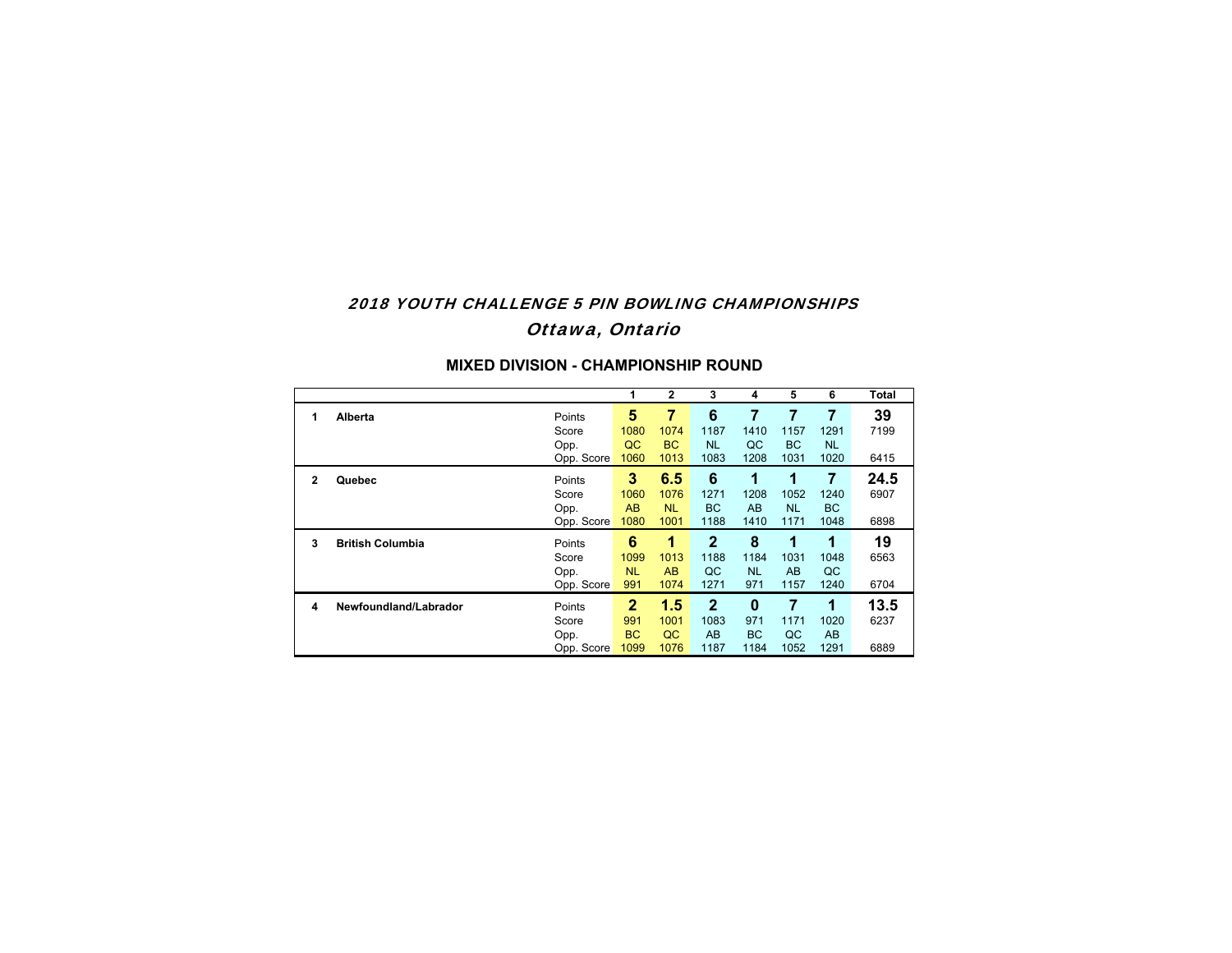## 2018 YOUTH CHALLENGE 5 PIN BOWLING CHAMPIONSHIPS Ottawa, Ontario

#### **MIXED DIVISION - CHAMPIONSHIP ROUND**

| Alberta |                              |                               |                  |                | 2         | 3         | 4        | 5              | 6         | <b>Total</b>   |
|---------|------------------------------|-------------------------------|------------------|----------------|-----------|-----------|----------|----------------|-----------|----------------|
| 341     | <b>Brooklynn French</b>      |                               | Score            | 200            | 85        | 304       | 280      | 249            | 231       | 1349           |
|         |                              | HIGH: 304 Frames              |                  | 10             | 5         | 10        | 10       | 10             | 10        | 55             |
|         |                              | AVERAGE: 245.27 Points        |                  | $\Omega$       | 0         |           | 1        |                |           | 4              |
| 342     | <b>Teagan Makar</b>          |                               | Score            | 285            | 239       | 203       | 277      | 244            | 243       | 1491           |
|         |                              | HIGH: 285 Frames              |                  | 10             | 10        | 10        | 10       | 10             | 10        | 60             |
|         |                              | <b>AVERAGE: 248.5 Points</b>  |                  |                |           | 0         |          |                |           | 5              |
| 343     | <b>Kamryn Collins</b>        |                               | Score            | 281            | 83        | 80        | 267      | 124            | $\Omega$  | 835            |
|         |                              | HIGH: 281 Frames              |                  | 10             | 5         | 5         | 10       | 8              | $\Omega$  | 38             |
|         |                              | AVERAGE: 219.74 Points        |                  |                | 0         | $\Omega$  | 1        | $\mathbf 0$    | $\Omega$  | $\overline{c}$ |
| 344     | <b>Tyler Tytgat</b>          |                               | Score            | 121            | 218       | 246       | 305      | 311            | 337       | 1538           |
|         |                              | HIGH: 337 Frames              |                  | $\overline{7}$ | 10        | 10        | 10       | 10             | 10        | 57             |
|         |                              | AVERAGE: 269.82 Points        |                  | $\Omega$       | 1         | 1         | 1        | 1              |           | 5              |
| 345     | <b>Trevor Tomm</b>           |                               | Score            | 33             | 212       | 286       | 281      | 199            | 304       | 1315           |
|         |                              | HIGH: 304 Frames              |                  | 3              | 10        | 10        | 10       | 10             | 10        | 53             |
|         |                              | <b>AVERAGE: 248.11 Points</b> |                  | $\Omega$       | 1         | 1         | $\Omega$ | 1              |           | 4              |
| 346     | Dylan Hagen                  |                               | Score            | 160            | 237       | 68        | $\Omega$ | 30             | 176       | 671            |
|         |                              | HIGH: 237 Frames              |                  | 10             | 10        | 5         | $\Omega$ | $\overline{2}$ | 10        | 37             |
|         |                              | AVERAGE: 181.35 Points        |                  | $\Omega$       |           | $\Omega$  | $\Omega$ | $\Omega$       | $\Omega$  |                |
|         |                              |                               | Score            | 1080           | 1074      | 1187      | 1410     | 1157           | 1291      | 7199           |
|         |                              | HIGH: 1410 Points             |                  | 5              | 7         | 6         | 7        | 7              | 7         | 39             |
|         |                              | <b>AVERAGE: 239.97 Opp</b>    |                  | QC             | <b>BC</b> | <b>NL</b> | QC       | <b>BC</b>      | <b>NL</b> |                |
| 340     | Desiree Tytgat/Scott Wiseman |                               | <b>Opp Score</b> | 1060           | 1013      | 1083      | 1208     | 1031           | 1020      | 6415           |

|     | <b>British Columbia</b>       |                  |           | $\mathbf{2}$   | 3              | 4              | 5    | 6        | Total |
|-----|-------------------------------|------------------|-----------|----------------|----------------|----------------|------|----------|-------|
| 241 | Kassidy Johnson               | Score            | 204       | 179            | 228            | 240            | 230  | 213      | 1294  |
|     | HIGH: 240 Frames              |                  | 10        | 10             | 10             | 10             | 10   | 10       | 60    |
|     | AVERAGE: 215.67 Points        |                  | $\Omega$  | $\Omega$       | 0              | 1              | 0    | $\Omega$ |       |
| 242 | Lezzyl Aguino                 | Score            | 80        | 203            | 210            | 243            | 188  | 224      | 1148  |
|     | HIGH: 243 Frames              |                  | 3         | 10             | 10             | 10             | 10   | 10       | 53    |
|     | <b>AVERAGE: 216.6 Points</b>  |                  | $\Omega$  | $\Omega$       | $\Omega$       | 1              |      | $\Omega$ | 2     |
| 243 | Jesslyn Arnett                | Score            | 258       | 304            | 270            | 167            | 80   | 164      | 1243  |
|     | HIGH: 304 Frames              |                  | 10        | 10             | 10             | 8              | 3    | 10       | 51    |
|     | AVERAGE: 243.73 Points        |                  | 1         |                | 1              |                | 0    | $\Omega$ | 4     |
| 244 | <b>Corbin Taylor</b>          | Score            | 248       | 165            | 251            | 236            | 222  | 228      | 1350  |
|     | HIGH: 251 Frames              |                  | 10        | 10             | 10             | 10             | 10   | 10       | 60    |
|     | <b>AVERAGE: 225 Points</b>    |                  | 1         | $\Omega$       | 1              | 1              | 0    | $\Omega$ | 3     |
| 245 | Benjamin Hendrickson          | Score            | 191       | 37             | 229            | 280            | 195  | 219      | 1151  |
|     | HIGH: 280 Frames              |                  | 10        | 3              | 10             | 10             | 10   | 10       | 53    |
|     | <b>AVERAGE: 217.17 Points</b> |                  | $\Omega$  | $\overline{0}$ | $\Omega$       | 1              | 0    | 1        | 2     |
| 246 | Jayden Allgaier-Hassan        | Score            | 118       | 125            | $\Omega$       | 18             | 116  | $\Omega$ | 377   |
|     | HIGH: 125 Frames              |                  |           | 7              | $\Omega$       | $\mathfrak{p}$ | 7    | $\Omega$ | 23    |
|     | AVERAGE: 163.91 Points        |                  | 1         | $\Omega$       | $\Omega$       | $\Omega$       | 0    | $\Omega$ |       |
|     |                               | Score            | 1099      | 1013           | 1188           | 1184           | 1031 | 1048     | 6563  |
|     | HIGH: 1188 Points             |                  | 6         |                | $\overline{2}$ | 8              | 1    | 1        | 19    |
|     | <b>AVERAGE: 218.77 Opp</b>    |                  | <b>NL</b> | AB             | QC             | <b>NL</b>      | AB   | QC       |       |
| 240 | Kelly Gorsek/Jason Kennedy    | <b>Opp Score</b> | 991       | 1074           | 1271           | 971            | 1157 | 1240     | 6704  |